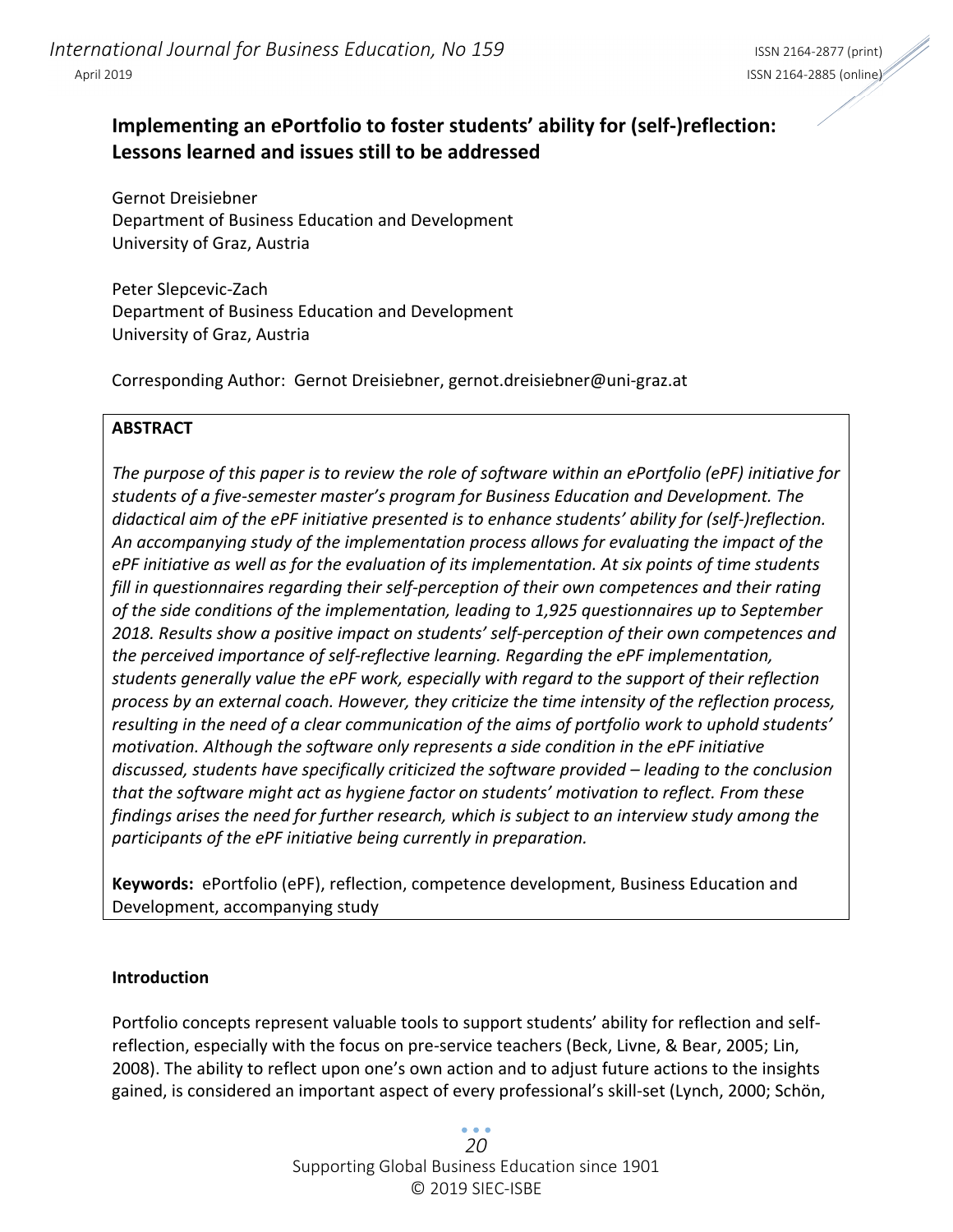1983). With the use of electronic portfolio concepts the results of this reflection process might be documented independently of time and place, thus increasing learner ownership over the portfolio and supposedly also learners' motivation (Barrett, 2005). The aim of this article is to show the implementation process of an electronic portfolio (ePortfolio, ePF) with the very specific learning goal of enhancing students' ability for (self‐)reflection and to evaluate supporting and inhibiting factors for a successful portfolio work.

The ePF implementation presented is embedded into the curriculum of a master's program for Business Education and Development at an Austrian University. Business Education and Development is a master's program with a twofold objective, which entitles students to various professions in the fields of business (e.g. accounting, human resources) as well as to becoming a business teacher at vocational schools. Due to the polyvalent nature of the master's program, Business Education and Development (as implemented at Austrian Universities) shares many similarities with programs of teacher education (e.g. a teaching practice for pre‐service teachers), although it is not a teacher training program in the strong sense.

The ePF initiative started in 2009 with the aim to assist students in their reflection and self‐ reflection processes (Stock & Winkelbauer, 2012). Up to now, 1,925 questionnaires from students who have successfully completed an ePF allow an insight into the impact of the specific ePF implementation. In the past eight years, the ePF has been proven as a tool to enhance students' (self‐)reflection (Dreisiebner, Riebenbauer, & Stock, 2017; Slepcevic‐Zach, Riebenbauer, Fernandez, & Stock, 2015; Slepcevic‐Zach & Stock, 2018; Stock & Winkelbauer, 2012). However, since starting the ePF initiative, technology has rapidly evolved with online and mobile learning becoming increasingly important.

The individual acceptance for an ePF is strongly dependent on the individual's attitude towards the ePF (Chen, Chang, Chen, Huang, & Chen, 2012). Literature regarding the implementation of ePFs for pre-service teachers suggests that technology-related issues might be one obstacle for a successful ePF implementation (Lin, 2008; Oakley, Pegrum, & Johnston, 2014). If so, technological factors might act as hygiene factors for ePF work, which should bear close examination whenever implementing an ePF. The term hygiene factor originates in the *dual‐ factor theory* (Herzberg, Mausner, & Snyderman, 1959) an describes an aspect of (workplace) motivation, which solely contributes to dissatisfaction. In the case of the ePF‐implementation, a dissatisfying software might have a negative impact on the readiness to reflect (while a satisfying software might have no positive effect either). In the face of the technological development since 2009, the aim of this paper is to review the 'e' within the ePF. Formally, the technological aspect has been just a side condition to enable the reflection processes.

## **Literature Review**

The following aspects are intended to become clear within this literature review: (1) Reflection and self‐reflection are a (circular) process of reflecting upon past actions and developing or improving future actions. This process is a vital component of every teacher's skill set. (2)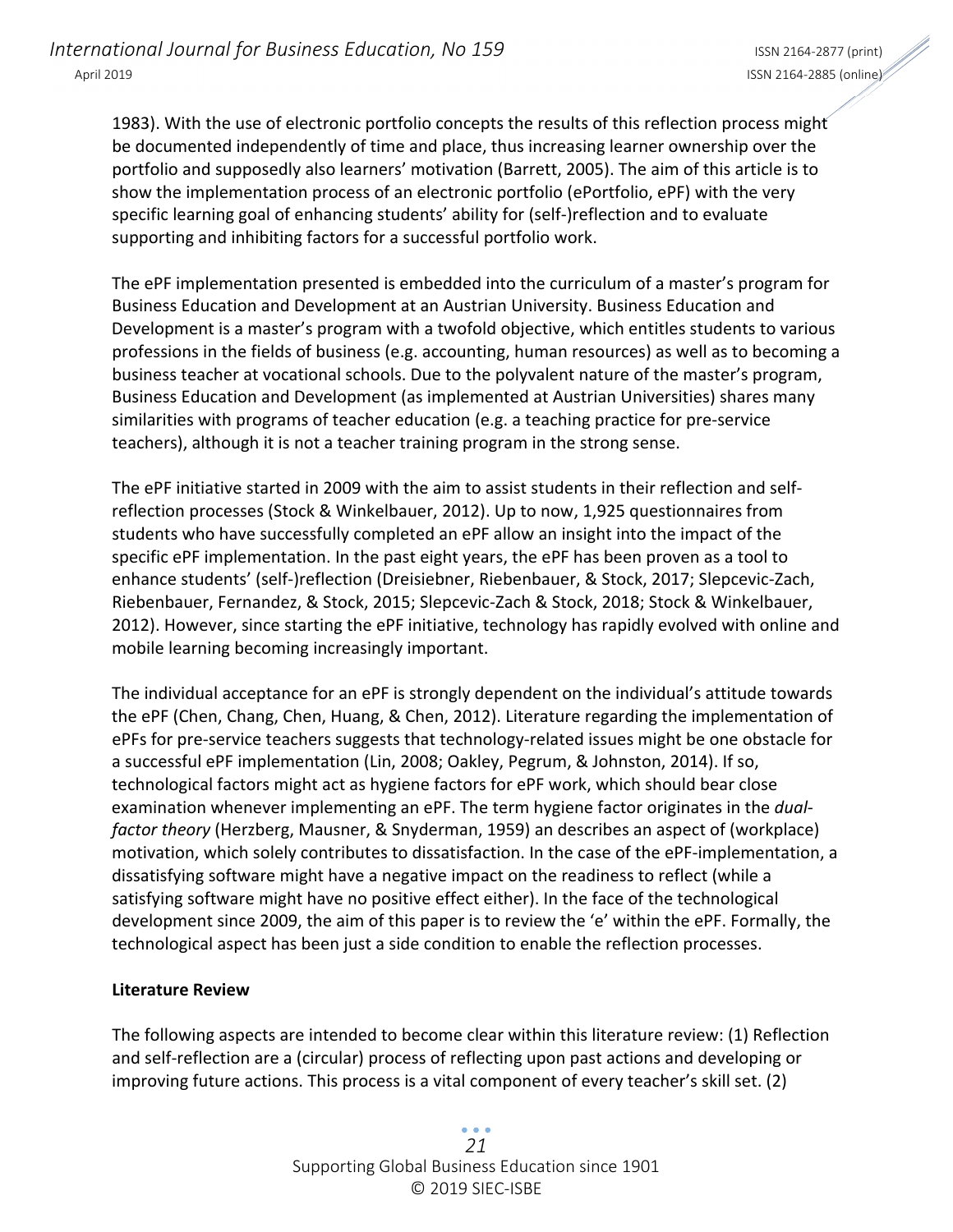Electronic portfolios might take a multitude of forms. In this specific case, an implementation of an electronic portfolio fostering students' ability to (self-)reflection is discussed. (3) Herzberg's dual‐factor theory (Herzberg, Mausner, & Snyderman, 1959) may be used to explain students' motivation to reflect upon their competences in the current setting of the ePF-implementation.

#### **Reflection and self‐refection as basis of portfolio‐work**

Reflection is a key component of every professional's skill set to enable a person to commence processes of continuous learning (Lynch, 2000; Schön, 1983). Reflection might be directed towards the own environment as well as specifically towards one's own action in the form of s*elf‐reflection* (Helsper, 2001). This self‐reflection might take two forms (Schön, 1983): *Reflection‐in‐action* refers to reflection processes which take place while still in the situation reflected upon. The reflecting individual becomes a "researcher in the practice context" (Schön, 1983, p. 68), thus constructing "a new theory of the unique case" (Schön, 1983, p. 68), still being able to influence the situation reflected upon. After the event, *reflection‐on‐action* might take place as "thinking back on what we have done" (Schön, 1983, p. 26). In this case, the reflecting individual might benefit from the insights gained in future actions, but not in the action reflected upon.

As indicated by Schön (1983), reflection processes are of circular nature: Both reflection‐in‐ action as well as reflection‐on‐action might result in alternative methods of action, which lead to new situations to be reflected upon. The *ALACT model* (Korthagen, 1999) can be used to visualize this process within five steps (see figure 1): The starting point of each reflection process is an *action*, followed by *looking back on the action* and on the own desires and feelings during the action. In a third step the individual gets *awareness of essential aspects* (e.g. the reasons for a specific issue). Based on these insights, the individual begins with *creating alternative methods of action* by formulating aims, considering advantages and disadvantages and reviewing their feasibility. The alternatives are tested out in a final *trial*. In the circular reflection process this trial represents another action to be reflected upon and the process starts anew.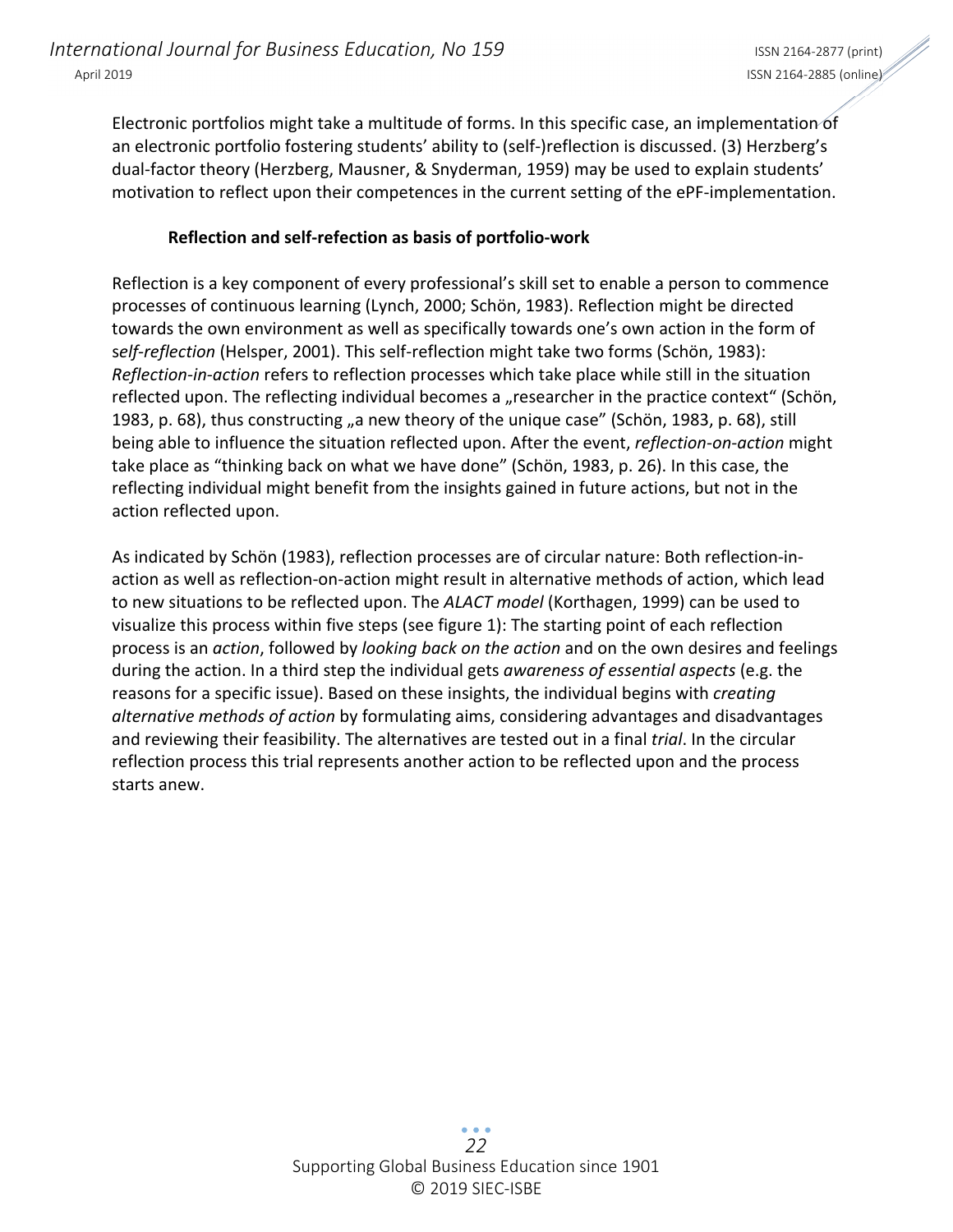*International Journal for Business Education, No 159* International ISSN 2164-2877 (print) April 2019 ISSN 2164‐2885 (online)



## **Introducing the concept of a competence development portfolio**

Baumgartner (2009) differentiates between three types of portfolios: reflection, development and presentation portfolio. For every type of portfolio Baumgartner (2009) introduces a personal and an organizational type of portfolio: *personal portfolios* are owned by the learners. These portfolios might serve their purpose without giving the organization (e.g. university teachers) insight into the portfolios. They might even serve their purpose better if they remain private (e.g. by limiting socially desired tendencies in reflection portfolios). *Organizational portfolios*, on the other hand, may only serve their purpose if they do not remain private to the organization (e.g. an assessment portfolio may only serve its purpose if a teacher is allowed insight into the portfolio). Each of the three main portfolio types might be implemented with regard to its personal or organizational nature (Baumgartner, 2009):

• Reflection portfolio

*(personal) learning portfolio* (reflection about specific learning product or process as a whole as primary goal), *(organizational)* a*ssessment portfolio* (documentation of the student's learning process through individual assignments or through the whole curriculum, in some case to facilitate grading of students)

 Development portfolio *(personal) development portfolio* (fosters the development of predetermined qualifications or – more generally defined – competences), *(organizational) career portfolio* (focusses the planning process of the rise to the next hierarchy level within a company or for an individual's career as a whole)

• Presentation portfolio *(personal) demonstration portfolio* (the aim of this type is to demonstrate one's own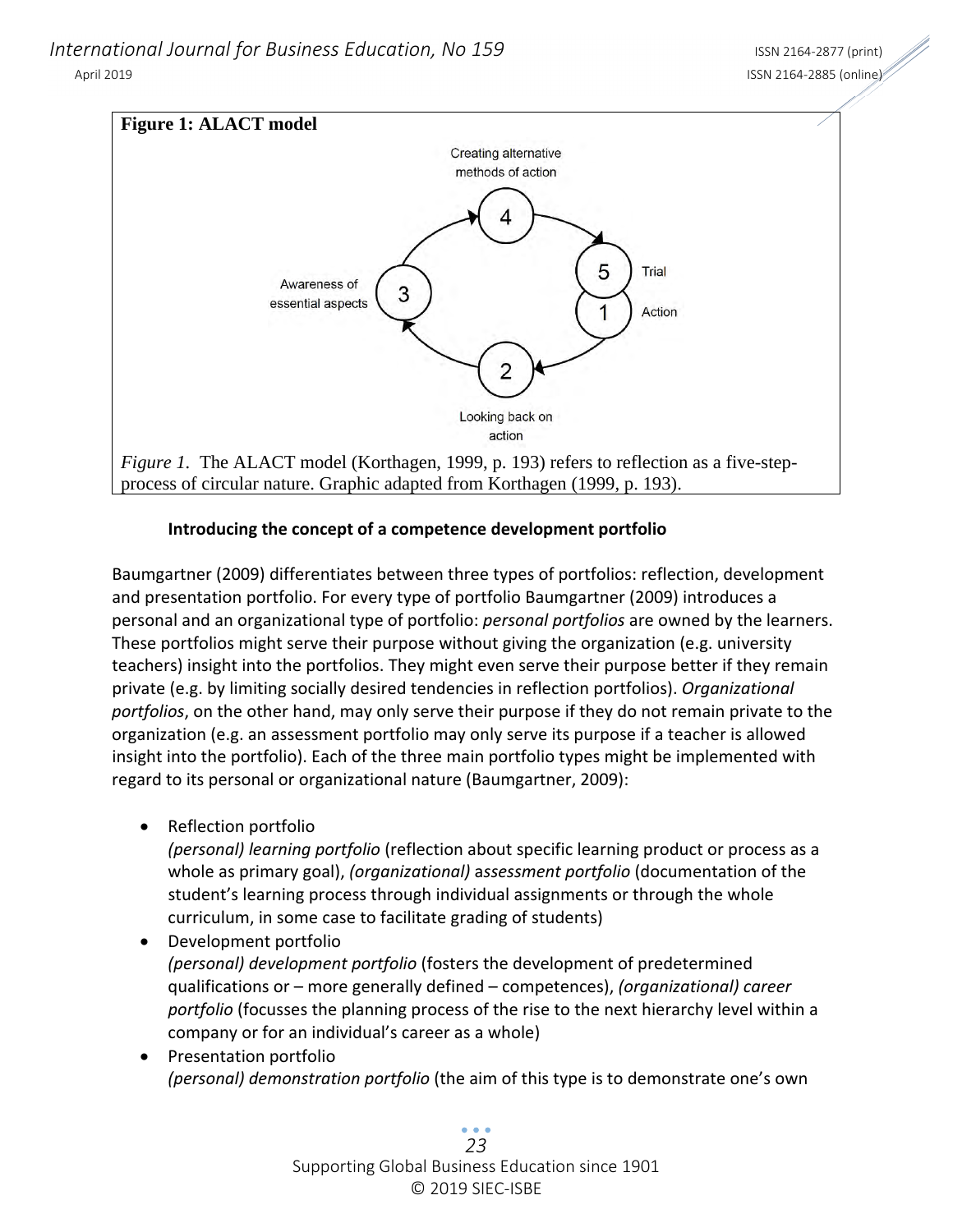competencies for job applications), *(organizational) business portfolio* (aiming at advertising a specific product or the company as a whole)

The ePF implementation described within this paper shares characteristics with multiple types of electronic portfolios (see Figure 2): First, the portfolio might be characterized as *reflection portfolio* (specifically as learning portfolio) aiming at developing students' ability to reflect. However, it is not the goal of the ePF to act as basis for students' assessment. Second, the portfolio might be characterized as *development portfolio* since the competence dimensions to be reflected upon are predetermined. Students are required to reflect upon their most distinctive competences in the following four dimensions: professional, methodological, social and self‐competence. The idea behind this concept is that only through interaction of all four competence dimensions holistic "learning empowerment" (Stock & Winkelbauer, 2012, p. 50) might be achieved. As a result, the portfolio implementation presented can be described as an *electronic competence development portfolio* (Stock, Slepcevic‐Zach & Dreisiebner, 2019, in Print, translation by authors).



Slepcevic-Zach and Dreisiebner (2019, in Print).

## **Important factors for conceptualizing a competence development portfolio**

The ePF initiative presented closely follows existing guidelines for portfolio implementations (Breault, 2004; Paulson, Paulson, & Meyer, 1991). The ePF is closely embedded into the curriculum of the master's program Business Education and Development and therefore mandatory for all students. Since reflection in the sense of Korthagen (1999) is considered a circular process, it was deemed important for all the students to engage into reflection processes at multiple points of time: Students are required to attend three designated courses in the first, third and fifth semester of their master's program (see figure 3). All three courses consist of an attendance phase, followed by an online phase where students work at their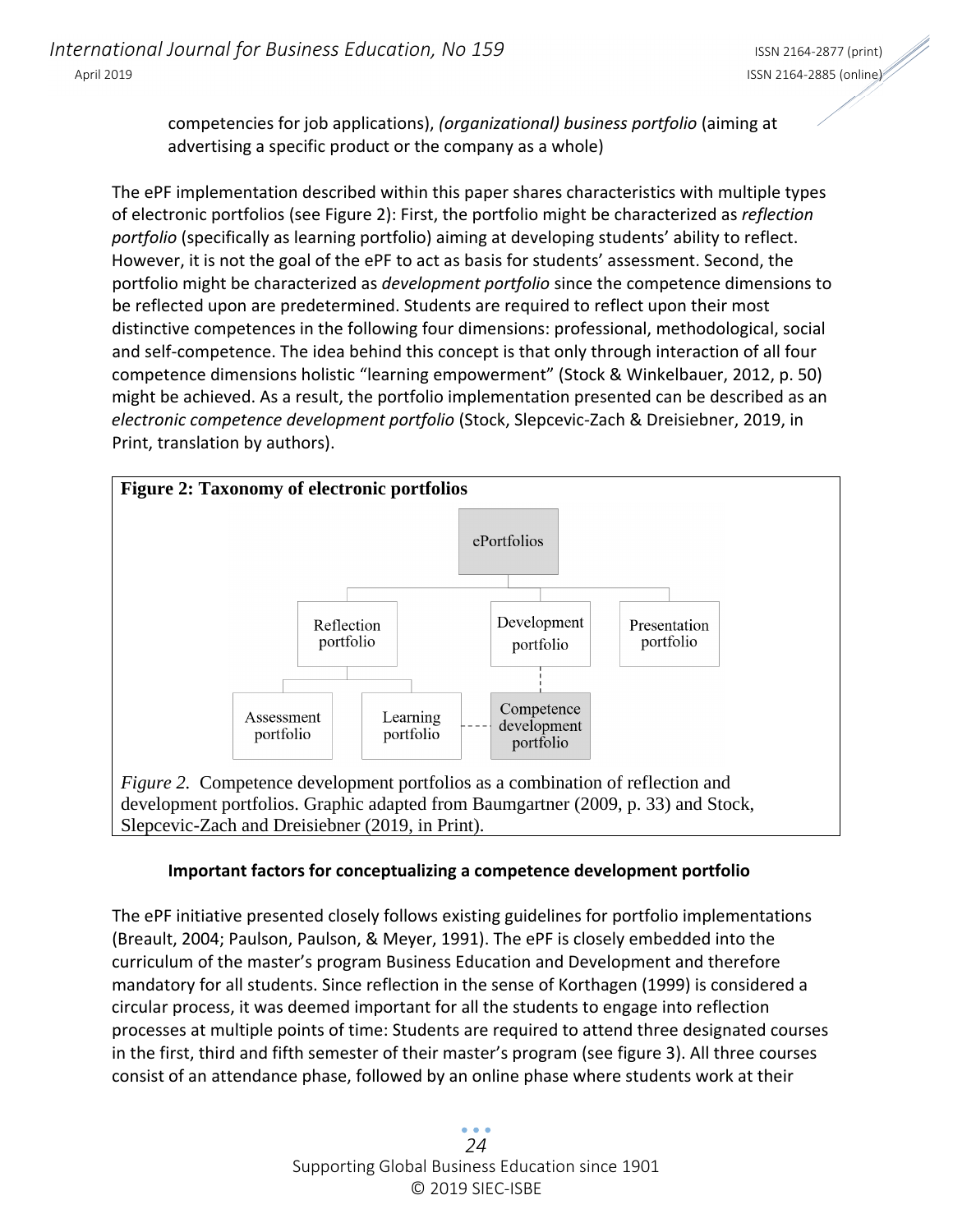individual portfolios. During both phases, students receive intensive support by an external coach (Slepcevic‐Zach & Stock, 2018). Questionnaires handed out at the beginning and the end of all three courses provide data for the ongoing accompanying research of the ePF‐ implementation (described in more detail in the methodology-section). After successfully attending the courses and handing in their portfolios, students are granted credit points to value the time and effort behind the reflection processes conducted.



At the beginning of the very first session, the aims of the portfolio are clearly communicated to all students: The portfolio is a tool to enhance students' (self‐)reflection. It captures students' self‐perception of their own competences, but it does *not* provide a formal assessment of these competences. It is neither a tool to assess the competences of the students nor a tool to assess students' ability to reflect (Dreisiebner et al., 2017; Slepcevic‐Zach & Stock, 2018). The portfolio itself is not graded and is not visible for any university teacher, except for a coach from an external institution (Stock & Köppel, 2012). Students have the possibility to make parts of the portfolio invisible to the coach, thus granting them an even greater amount of privacy.

The role of the coach within the first ePF session is to introduce the students to reflection and portfolio work. All sessions are conducted according to the principle *collect – select – reflect – connect* (Barrett, 2005). Students *collect* all competencies they think to have obtained so far (partly in group‐work), they *select* their most distincive ones and *reflect* how they might enhance their competence profile and *connect* their competences on four competence dimensions (professional, methodological, social and self‐competence) to gain insight into their "holistic ability to take action" (Stock & Winkelbauer, 2012, p. 50). After the students have finished a first draft of their portfolio, they receive feedback and additional impulses for reflection from their coach.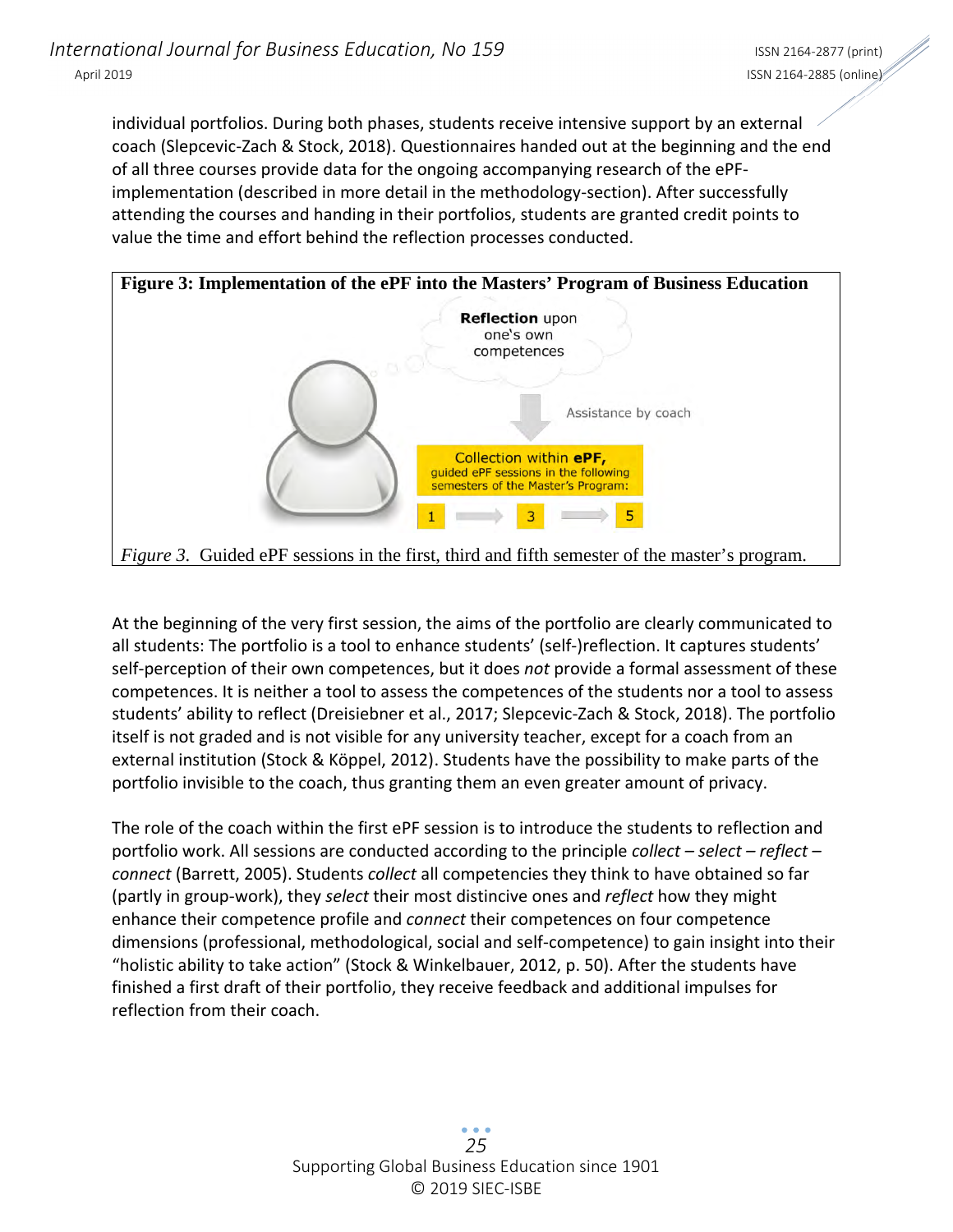#### **Digitalizing the reflection process – Bringing the 'e' into ePF work**

An extensive part of the students' reflection process is scheduled to take place after the initial attendance phase. Students have the possibility to carry out their reflection processes at a venue and point of time of their choice and document their insights on an electronic platform. One intention behind introducing multimedia tools to the didactical setting is to help to "maintain learner intrinsic motivation to willingly engage in the portfolio process" (Barrett, 2005, p. 16). Within the presented ePF‐implementation in the curriculum of the master's program Business Education and Development at the University of Graz, a custom‐made software is utilized: Students are able to work online on their portfolios, while the basic structure of the portfolios is predetermined by the software. In addition, the portfolio might be transferred into a presentation‐portfolio, which might be shared online with other persons, e.g. future employers.

However, the core aspect of the ePF work – *students' reflection* – cannot be digitalized since reflection is solely a process of thought. Nevertheless, the *results* of this reflection process might be very well verbalized and documented digitally. If so, the electronic component of the portfolio work is just a supportive measure to ease the organizational procedure rather than being the sole purpose of the portfolio work. The intention behind utilizing an electronic platform is not to make the students digitally competent (which would require a very different didactical setting), but to gain various other advantages:

(1) The simple design requires students to follow the given structure of the reflection process (e.g. to reflect about all four competence dimensions instead just about their professional competences) and requires them to solely focus on the content of their portfolio instead of design issues. This initial institutional guidance – as proposed by Barrett (2005) – is replaced by full learner ownership regarding content, purpose and development process of the portfolios as soon as the learners have finished the last ePF course.

(2) The ePF work is conceptualized to last over the course of 5 semesters. With a central electronic portal where all data is stored, it is ensured that all students have the possibility to continue the work at their very own portfolio without the risk of data loss. Therefore, students might truly engage into a circular process, where reflection can focus on the actions undertaken since the last ePF session. In this case, the electronic storage works as "convenient central location" (Mandel Glazer, Rooman, & Luberto, 1996, p. 80), which is considered a vital component of every portfolio implementation (electronic or non‐electronic).

(3) Since the portfolio is already online (although not publically available), it can be easily transferred into a presentation portfolio and shared with others (e.g. to be added to a letter of application as hyperlink for a future employer).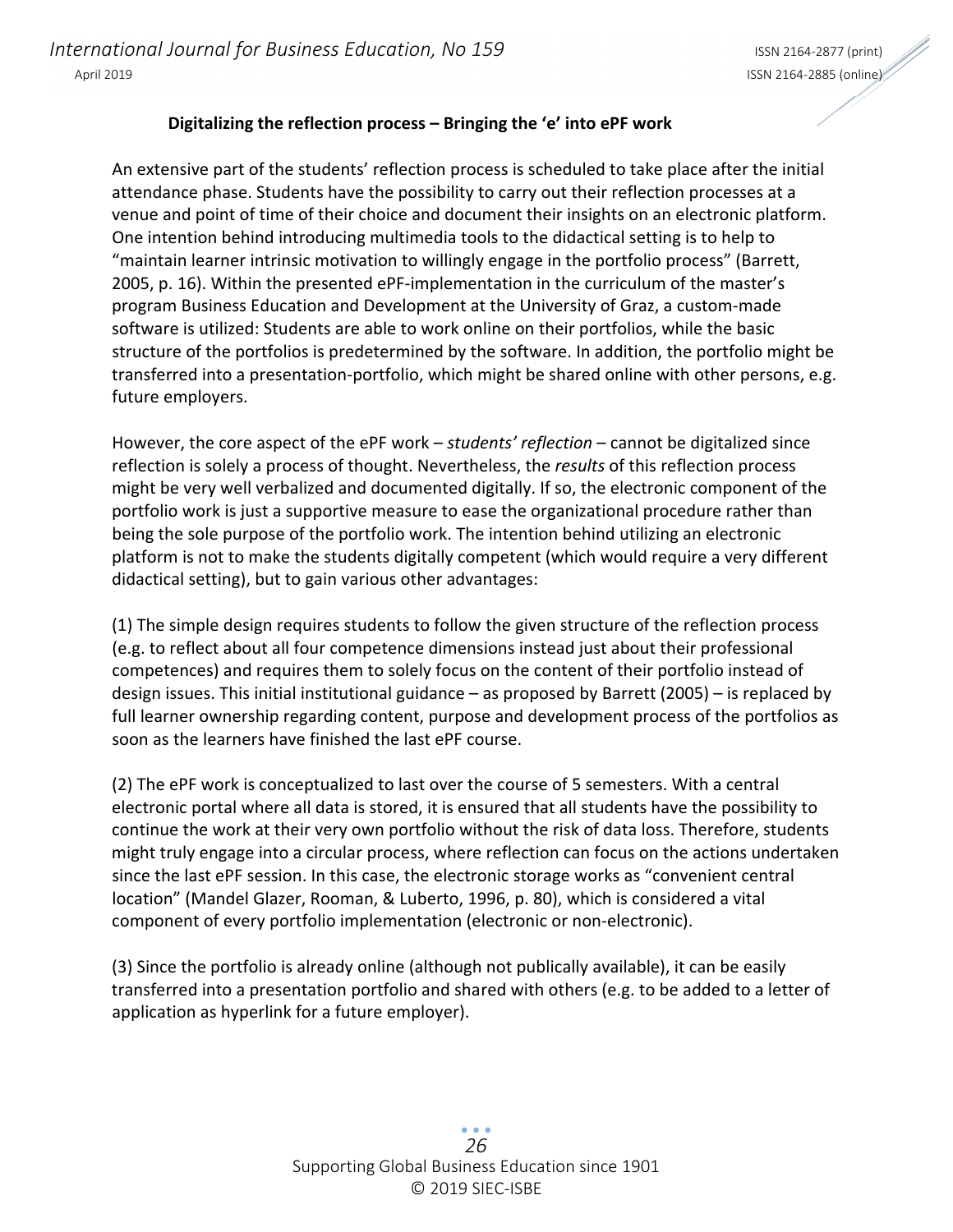## **Motivators and hygiene factors for portfolio work**

Previous research regarding the present ePF implementation (Dreisiebner et al., 2017, pp. 39– 41; Slepcevic‐Zach et al., 2015, pp. 80–81; Slepcevic‐Zach & Stock, 2018) suggests that external factors (e.g. job application, obligation) are primary triggering events for students' reflection. This raises the question whether students' motivation to engage into the portfolio work might be linked to side conditions of the ePF implementation.

The *dual‐factor theory* by Frederick Herzberg relies on two aspects to explain work motivation: motivators and hygiene factors (Herzberg et al., 1959). Motivators directly refer to the content of the work (e.g. sense of achievement), whereas hygiene factors are of contextual nature (e.g. working conditions). *Motivators* refer to work satisfaction of an individual who might be satisfied or dissatisfied with the work. *Hygiene factors*, however, do not contribute to workplace satisfaction, but solely to dissatisfaction: If the working conditions are bad, the individual is dissatisfied with a negative impact on work motivation being the result. If, in turn, working conditions are well, the individual is just 'not dissatisfied' (but not satisfied either). The dual‐factor theory has previously proven to hold for academic motivation instead of workplace motivation (Magoon & James, 1978).

One possible implication for ePF work is that hygiene factors deserve special attention when evaluating the implementation of an ePF. As long as these hygiene factors are fulfilled, they are unrecognized since they do not affect motivation positively. However, as soon as they become unfulfilled, students become dissatisfied with a negative impact on their motivation to reflect being one possible outcome. If the software used would truly act as a hygiene factor, then a well-working software would not be recognized in a positive way by the students. But as soon as the software is not fulfilling students' expectations, this would lead to negative evaluation results and a negative impact on students' motivation.

#### **Research Methodology**

Since students' portfolios are only visible to the external coach for the purpose of enhancing the reflection process, these portfolios cannot provide a data source for an insight into students' perception of portfolio work. However, an accompanying study of the PF work gives insight into this matter and reveals which factors might be considered motivators and which factors might be considered hygiene factors.

#### **Participants**

The current sample exists of 1,925 questionnaires which have been collected from all students studying Business Education and Development at the University of Graz since 2011. The students represent a homogenous sample: Within the first ePF course students are in the first semester of their master's program. All of these students have successfully completed a bachelor's program with a business or economic focus, but they have not yet received any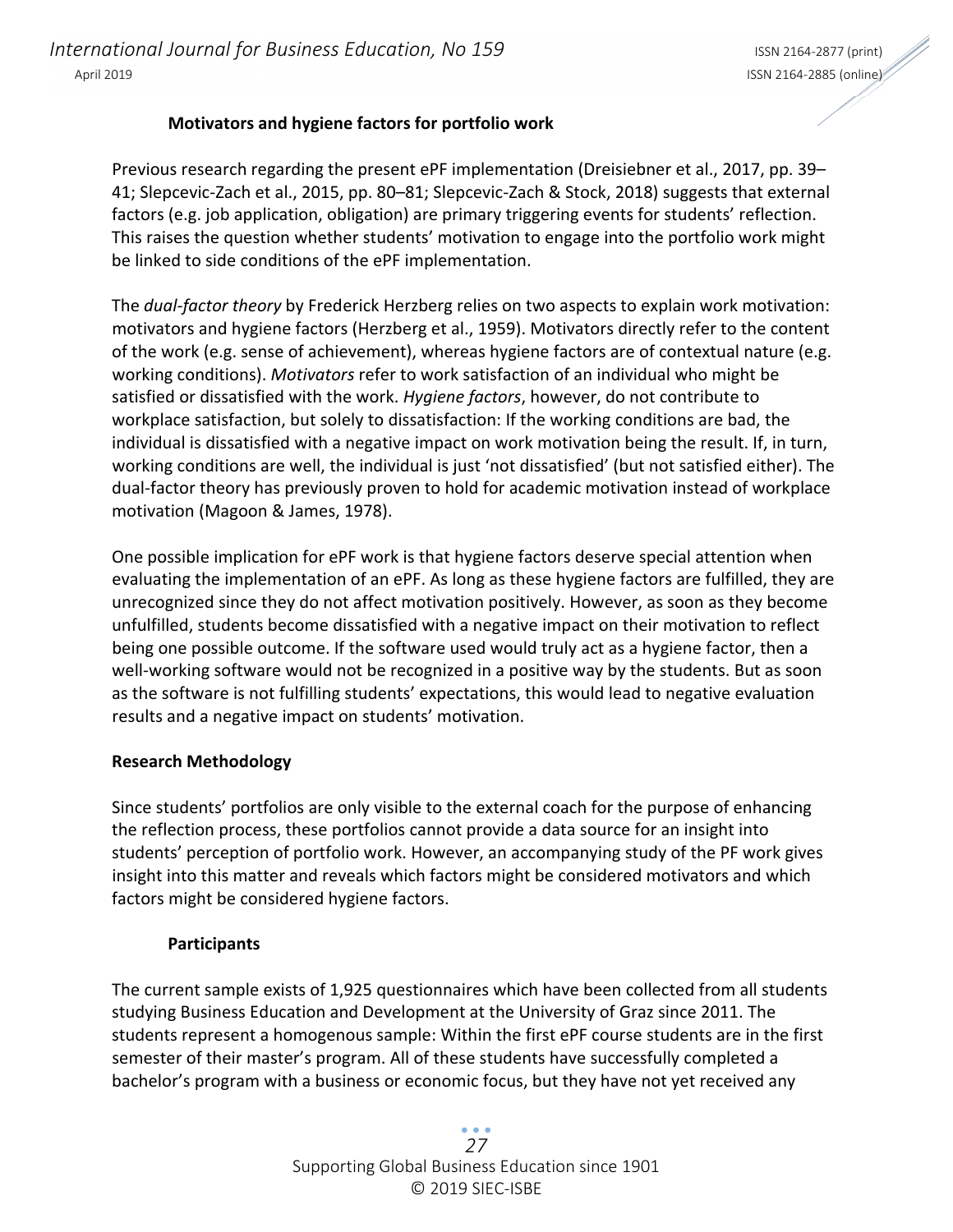pedagogical training regarding Business Education and Development (e.g. subject "didactics accounting"). Almost all (85.9 %) of the participants in the first semester have no previous experience regarding portfolio work.

#### **Procedure**

At the start and the end of each of the three ePF courses, students are required to fill out questionnaires regarding their competence development, their triggering events for reflection and their evaluation of the implementation process. Figure 4 shows the longitudinal design and the corresponding sample sizes starting with questionnaire Q1.1 at the beginning of the first ePF session in the first semester and ending with questionnaire Q3.2 after the last ePF session in the fifth semester of the master's program.



Each of the six questionnaires is assigned an individual code by each student, allowing for tracking students' development from the first to the fifth semester, while still granting anonymity to the individual student. All questionnaires contain quantitative as well as qualitative items. The *quantitative items*, using Likert‐scales, target students' impressions of the implementation process regarding factors like time, feedback or software. The *qualitative items* focus on students' self‐perception of their own competences: students report which competences they see as their most distinctive ones and which competences they could develop following the last ePF session. However, this data allows only an evaluation of students' self‐perception and does not enable a formal assessment of students' competence development. Since this paper focuses specifically on the evaluation of the *implementation process* (with regard to the role of the software utilized), the reader is referred to prior publications (e.g. Dreisiebner et al., 2017; Slepcevic‐Zach et al., 2015) for a more detailed description of the qualitative and quantitative items.

One specific item battery in the questionnaires Q1.2, Q2.2 and Q3.2 (i.e. the questionnaires at the end of each semester) is dedicated to the evaluation of the implementation process. Students are required to indicate how satisfied they were with the following aspects on a scale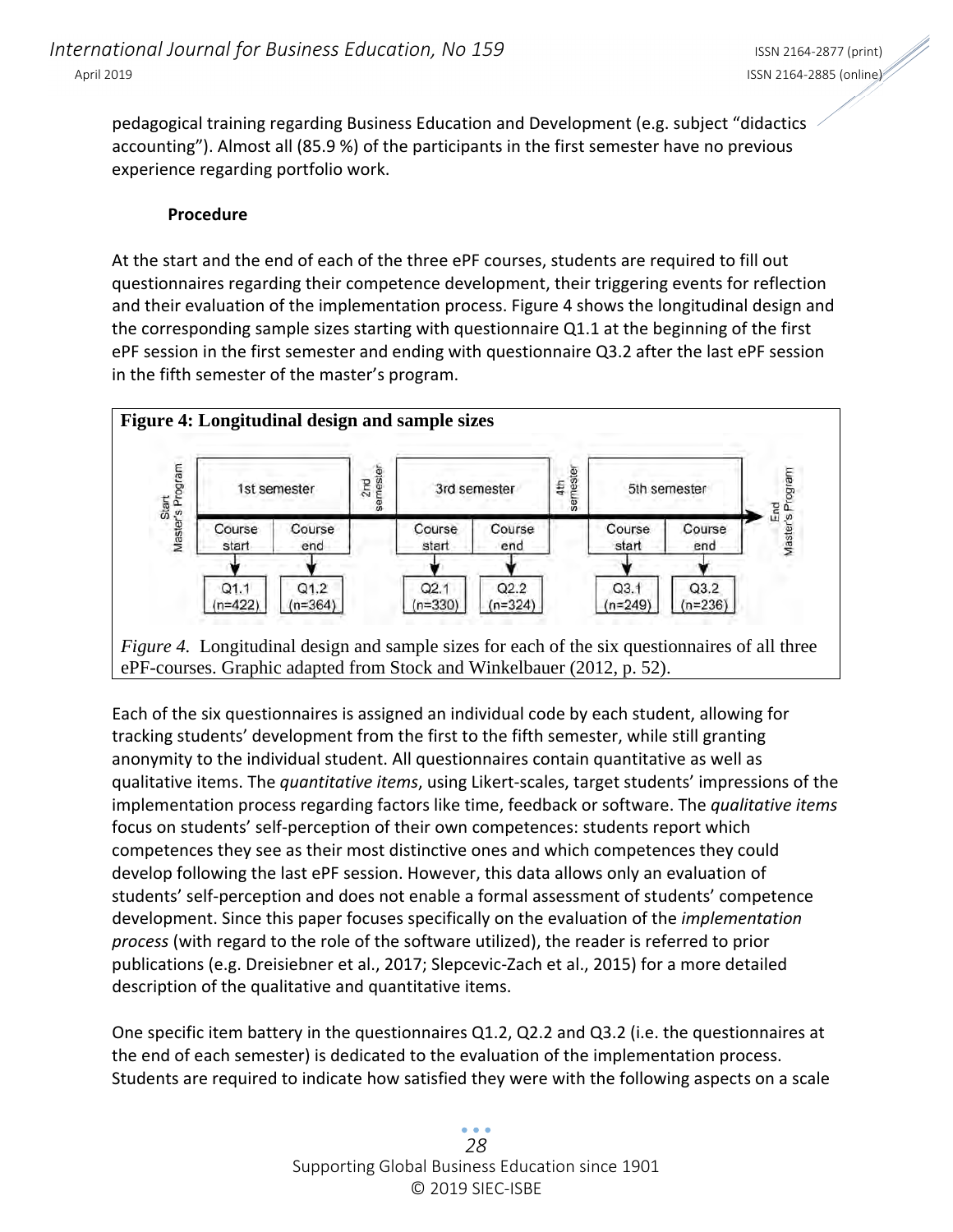from 1 to 5 (with 1 being equal 'very satisfied' and 5 being equal to 'dissatisfied'). In a free-text field students are able to offer additional explanations for their judgement. Specifically, students are able to evaluate the following aspects:

- (*physical and virtual) learning space*: point of time, facilities, software
- *different phases within the ePF course:* information phase, group working phase, creation process (at home), support and feedback
- *didactical setting as a whole:* workload, summative evaluation of the project as a whole

The variable 'point of time' refers to the point of time within the semester the ePF courses take place. In general, this consists of an attendance phase at the beginning of the semester, followed by a reflection phase and a final attendance session towards the end of the semester. The variable 'facilities' refers to the rooms where the attendance sessions where held, 'software' to the online‐platform used and 'workload' to the perceived workload by the individual students. The variables 'information phase', 'group working phase', 'creation process' and 'support and feedback' gave the students the possibility to rate the corresponding phases of the ePF implementation. For every variable students were able to provide feedback in the form of a free text field.

A qualitative content analysis (Mayring, 2000) was conducted to gain insight into students' evaluation of the ePF implementation. Analysis was conducted for each cross sectional cohort (all students participating at the questionnaires Q1.2, Q2.2 and Q3.2). Students' free text answers are categorized, with the single categories being the result of an inductive process: Categories are not derived from theory, but directly from the material and are subject of constant revision during the coding process.

## **Findings**

The positive impact of the specific ePF initiative evaluated within this paper is well documented. Specifically, utilizing the ePF as a tool for reflection and self‐reflection, has helped the students to gain enhanced awareness of their own competence spectrum (Dreisiebner et al., 2017; Slepcevic‐Zach et al., 2015; Stock & Köppel, 2012; Stock & Winkelbauer, 2012) and increased the importance of self‐reflective learning (Slepcevic‐Zach et al., 2015; Slepcevic‐Zach & Stock, 2018). Extrinsic factors were identified as main motivators for students' portfolio work (Dreisiebner et al., 2017; Slepcevic‐Zach et al., 2015). However, sustainability of the ePF initiative among graduates is given via the usage of the ePF for job application purposes, even though graduates mostly do not continue working on their ePF (Dreisiebner et al., 2017).

This paper solely focusses on the evaluation of the implementation process. The underlying data originates from the questionnaires Q1.2 (n= 363), Q2.2 (n=321) and Q3.2 (n=236). Mean values of the students' rating on a Likert scale ranging from 1 (very satisfied) to 5 (not satisfied) are shown in Table 1.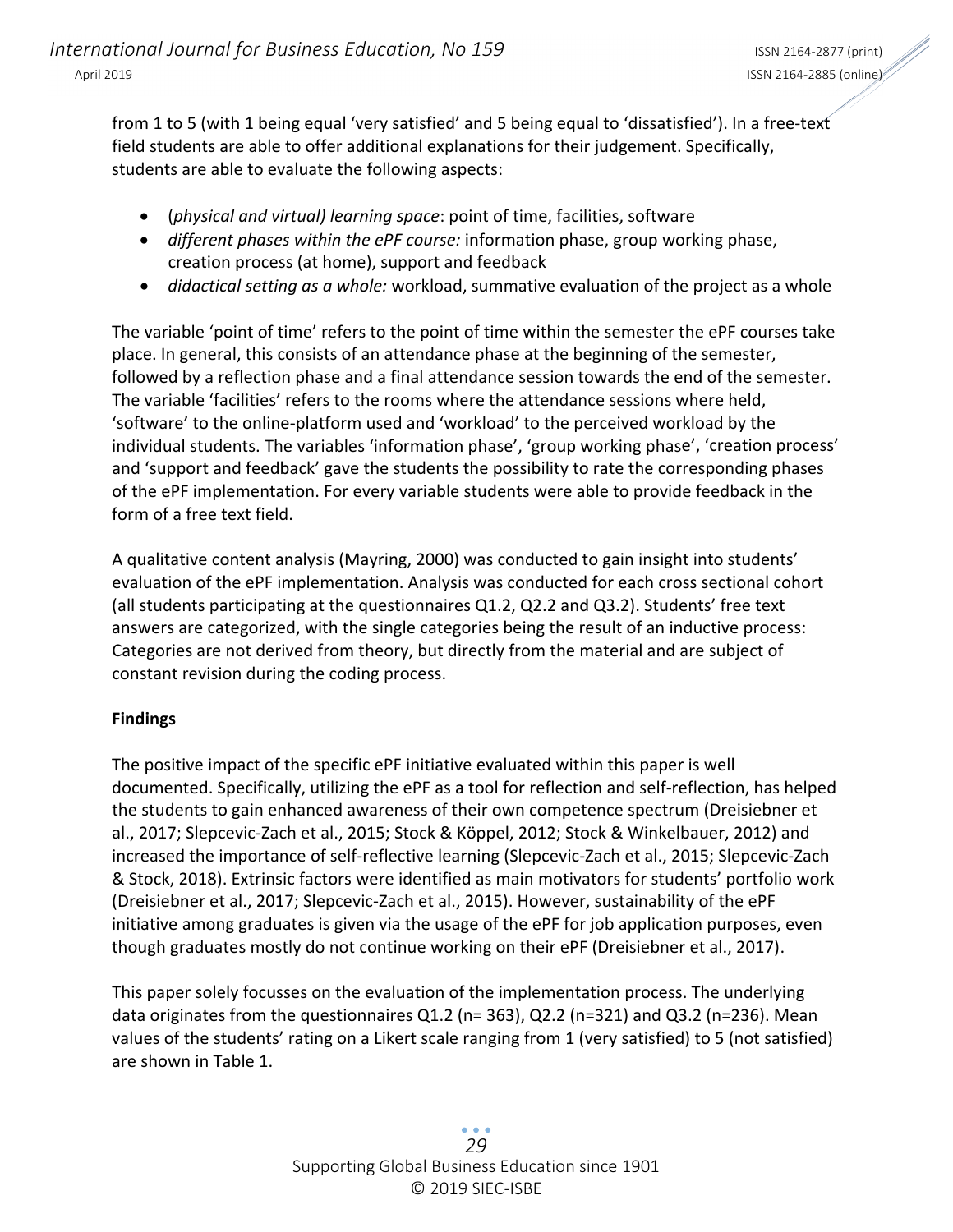| <b>Mean values</b>            | Q1.2<br>$(n = 362)$ |           | Q2.2<br>$(n = 321)$ |           | Q3.2<br>$(n = 236)$ |           |
|-------------------------------|---------------------|-----------|---------------------|-----------|---------------------|-----------|
|                               | M                   | <b>SD</b> | M                   | <b>SD</b> | M                   | <b>SD</b> |
| Point of time                 | 1.96                | (1.05)    | 1.83                | (0.93)    | 1.96                | (1.06)    |
| <b>Facilities</b>             | 1.77                | (1.03)    | 1.77                | (1.02)    | 1.72                | (0.99)    |
| Software                      | 2.24                | (1.01)    | 2.20                | (1.04)    | 2.24                | (1.05)    |
| Workload                      | 2.32                | (0.95)    | 2.21                | (0.99)    | 2.50                | (1.04)    |
| Information phase             | 1.46                | (0.71)    | 1.58                | (0.79)    | 1.56                | (0.75)    |
| Group working phase           | 1.75                | (0.87)    | 1.68                | (0.83)    | 1.75                | (0.96)    |
| Creation process (at<br>home) | 1.92                | (0.77)    | 1.97                | (0.82)    | 1.94                | (0.85)    |
| Support and feedback          | 1.41                | (0.76)    | 1.59                | (0.84)    | 1.49                | (0.79)    |
| <b>Overall project</b>        | 1.80                | (0.72)    | 1.91                | (0.82)    | 1.90                | (0.80)    |

#### Table 1 *Evaluation of the implementation process*

 $1$  = very satisfied,  $5$  = not satisfied

Above all, students value the support and feedback by the external coach. Within all three ePF courses, this is the best-rated aspect of the ePF implementation among the students, along with the information phase at the beginning of each ePF course. Since the dual factor theory suggests that hygiene factors never receive positive feedback but are just recognized if they are unfulfilled, especially items with solely negative verbal feedback are of interest during the analysis of the implementation process. Qualitative content analysis of students' feedback regarding the implementation process reveals that all aspects regarding the *different phases within the ePF course* (information phase, group working phase, creation process, support and feedback) did not receive any kind of negative verbal feedback by multiple students. However, for the following implementation variables numerous students issued negative feedback: *point of time* (negative: incompatibility with own time schedule), *facilities* (negative: room too small) and *workload* (negative: too time intensive).

Although not the core aspect of the ePF work, the *software,* received almost exclusively negative feedback within the questionnaires. Students who were satisfied with the software choose not to give any feedback (but gave feedback to other implementation variables they were satisfied with) and mostly students who were not satisfied choose to answer this item. Regarding students' feedback on the software, the following six categories emerged inductively:

- *Usability (complexity)*. Students reported to be unable to cope with the software's complexity (e.g. "confusing layout", "hard to work with").
- *Usability (specific functions)*. Students denoted the missing of specific functions (e.g. "problems with tables", "few layout options").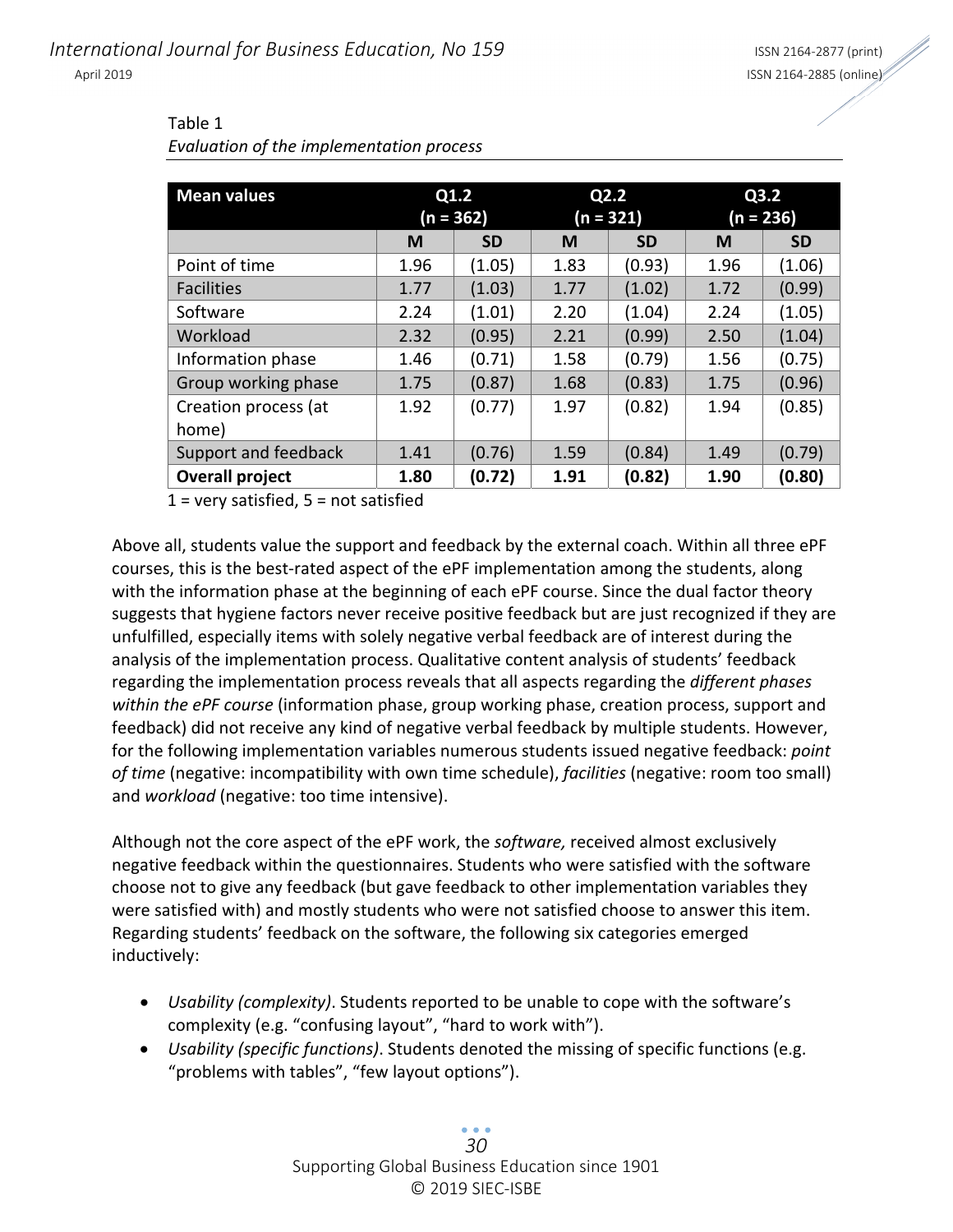- *Used alternative software*. Students reported to have used alternative text‐processing software to develop their portfolio.
- *Bad (unspecific)*. Students reported that the software did not fit their needs, but did not specify which aspect (e.g. "not good").
- *Good*. Students reported that the software fitted their needs. In some cases, they referred to a specific aspect (e.g. "easy to handle").
- *Other.* (e.g. "new layout would be nice", "layout outdated", "a little bit special to work with").

Figure 5 shows the distribution of the six categories of students' feedback regarding the software from the first to the fifth semester. Within the first semester almost three quarter of the students criticized the usability of the software, either with regard to missing functions or the overall complexity of the system. In the third semester (Q2.2), 32 % of the students giving verbal feedback reported to use an alternative text‐processing software to create their portfolios (which they transferred into the online‐platform after completion). A similar situation becomes apparent when analyzing the software feedback of fifth semester students.



While other aspects of the implementation received positive as well as negative verbal feedback or exclusively positive feedback, almost all verbal feedback regarding the software was negative. However, students were generally quite satisfied with the software (as indicated in Table 1) and only a fraction of all students chose to give verbal feedback on the single items. Based on the results it can be concluded that the software might act as hygiene factor on students' motivation: As long as the software satisfies the students' needs, the students do not report anything (i.e. they do not report that the software was 'good'). But as soon as there are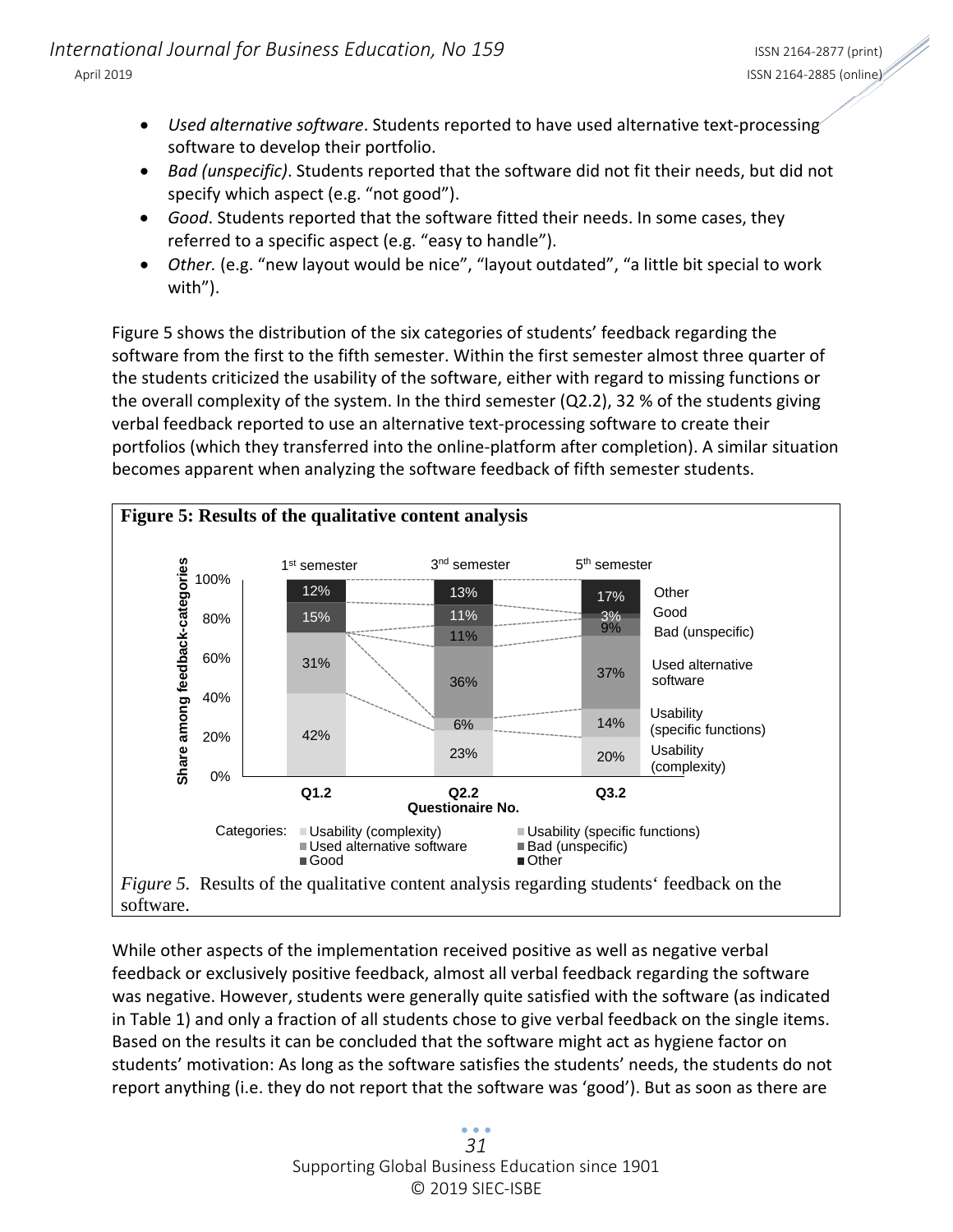problems with the software, students notice them and report them in their evaluation. A negative impact on students' motivation to reflect might be the result – even though a 'good' software might not have a positive effect on students' motivation but might be taken for granted by the individuals.

#### **Conclusion**

The aim of the research presented within this paper is to give insight into an ePF initiative carried out for students of a master's program for Business Education and Development. When reviewing students' evaluation of the implementation process, three core aspects become apparent: (1) Students value the support and feedback of the external coach. (2) Motivating students to reflect is a key issue – especially due to the organizational control over content, purpose and process of the portfolio work, motivation seems to be of a rather extrinsic nature. (3) Side conditions of the portfolio work – in this case the software – have to be closely monitored in order to avoid a negative impact on students' motivation.

#### **The coach as key factor in competence development portfolios**

Students greatly value all aspects with regard to the external coach, specifically the support and feedback during the creation process as well as the previous information phase in the attendance sessions. However, with the current research design it is not possible to determine whether this effect is due to the course design or due to a good coaching process. The implementation of the portfolio as *electronic* competence development portfolio enhances the role of the coach since it enables the coach to support students' reflection processes independently from time and location. The possibility to interact with the coach directly within one's own portfolio, outside of the attendance sessions, is suspected to be one reason behind the positive evaluation results with regard to the coaches' support and feedback.

#### **Time intensity – The necessity to motivate students**

Within the evaluation results, specifically time intensity and workload represented issues for the students, even though the ePF work is embedded in the curriculum and students receive credit points for successfully developing their ePF. Increased learner ownership might be one solution to increase students' motivation to reflect within the given didactical setting. Currently, the *content* of the portfolio is predetermined (students' self‐perception of their own competences and their developmental potentials) as well as the *purpose* (enhancing students' ability for self‐reflection) and the *process* (timeframe of the designated ePF‐courses). Barrett (2005) suggests that with an increased learner ownership over content, purpose and process, a shift from extrinsic to intrinsic motivation can be achieved.

Measures of increasing learner ownership have already been implemented during the early conception phase of the ePF initiative presented: As a first step towards learner ownership of the portfolio, privacy is guaranteed to all students, with only an external coach being able to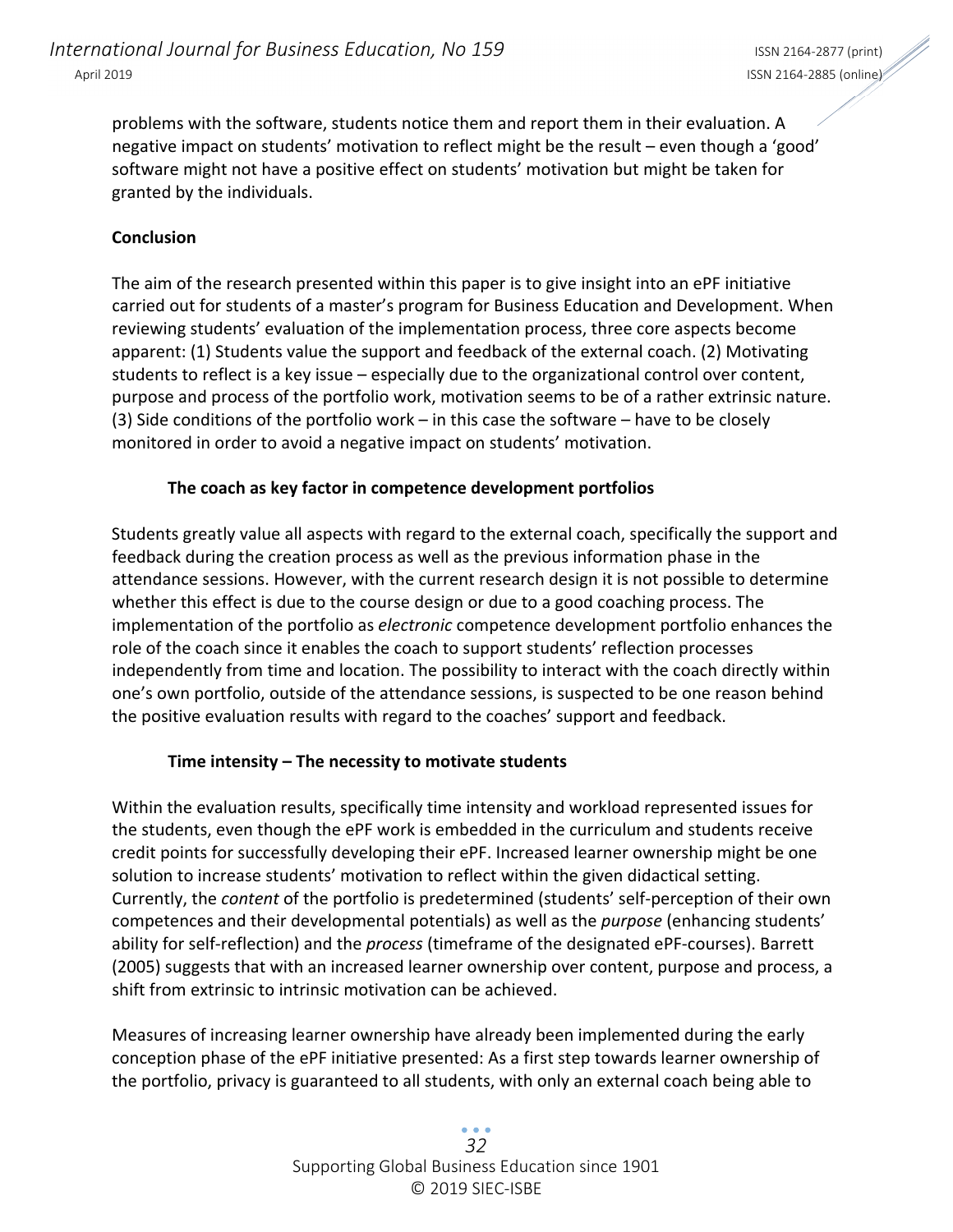access the portfolios. Students are not assessed regarding their self‐perception of their own competences. As reported in Table 1, students greatly value the current design of the ePF implementation and/or the work of their ePF coach. In addition, the implementation as *electronic* competence development portfolio increases learner ownership over the *process*, with the students now being able to decide when and how they wish to reflect upon their competences. A positive attitude of students towards the method of ePF is deemed important since this positive attitude towards the method itself is considered to have a strong influence on students' usage intentions (Chen et al., 2012). Therefore, the aims and advantages of the portfolio work are communicated to the students in the first ePF session.

## **Software as hygiene factor for the implementation of electronic portfolios**

Electronic Portfolios might address very different issues: to assist students' learning and reflection processes, to act as basis for students' assessment or to help students to present their collected works to others (Baumgartner, 2009). With the portfolio being a *competence development portfolio* comes a very distinctive objective: The aim is not to make students digitally competent (as suggested by Lin, 2008, p. 45; Oakley et al., 2014), but to ignite processes of (self‐)reflection among the students. In this setting, the 'e' within the portfolio just plays the role of a final documentation platform of the reflection processes. Nevertheless, the present results indicate that the software acts as hygiene factor (Herzberg et al., 1959) on student motivation to reflect. Although the software is not the key aspect of the ePF work, the software has to be considered as hygiene factor, which should be examined closely when evaluating the implementation of ePFs.

From these conclusions arises the need for further research, which is subject to a qualitative interview study currently in preparation among the participants of the ePF initiative. Further research is specifically needed to identify which effects can be contributed to the *coach* (e.g. positive effects through feedback and interaction with students during the ePF sessions) and which effects can be contributed to the *course design* (e.g. positive effects through three consecutive courses throughout the master's program). In addition, further research regarding students' triggering events for reflection might be utilized to purposefully create incentives for students to reflect upon their own competences.

#### **References**

- Barrett, H. C. (2005). *Researching Electronic Portfolios and Learner Engagement*. White Paper. Retrieved from http://www.electronicportfolios.org/reflect/whitepaper.pdf
- Baumgartner, P. (2009). Developing a taxonomy for electronic portfolios. In P. Baumgartner, S. Zauchner, & R. Bauer (Eds.), *Potential of E‐portfolios in Higher Education* (pp. 13–44). Innsbruck: Studienverlag.
- Beck, R. J., Livne, N. L., & Bear, S. L. (2005). Teachers' self‐assessment of the effects of formative and summative electronic portfolios on professional development. *European Journal of Teacher Education, 28*(3), 221–244. https://doi.org/10.1080/02619760500268733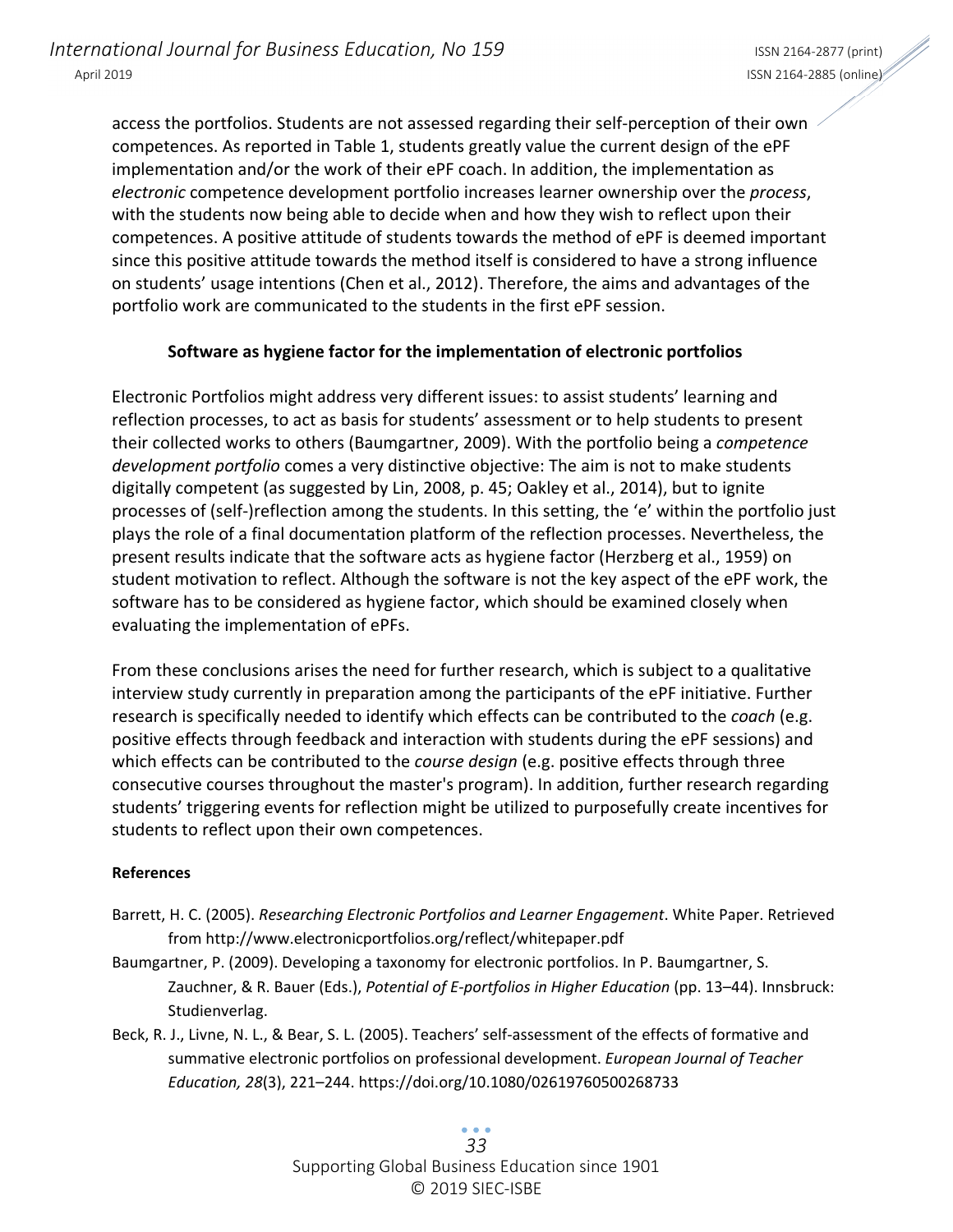- Breault, R. A. (2004). Dissonant themes in preservice portfolio development*. Teaching and Teacher Education, 20*(8), 847–859. https://doi.org/10.1016/j.tate.2004.09.006
- Chen, M.‐Y., Chang, F. M.‐T., Chen, C.‐C., Huang, M.‐J., & Chen, J.‐W. (2012). Why do Individuals Use e‐ Portfolios? *International Forum of Educational Technology & Society, 15*(4), 114–125.
- Dreisiebner, G., Riebenbauer, E., & Stock, M. (2017). Using ePortfolios to encourage Reflection and Competency Development. *The Journal of Research in Business Education, 58*(1), 31–47.
- Helsper, W. (2001). Praxis und Reflexion. Die Notwendigkeit einer "doppelten Professionalisierung" des Lehrers. *Journal Für Lehrerinnen‐ und Lehrerbildung, 1*(3), 7–15.
- Herzberg, F., Mausner, B., & Snyderman, B. B. (1959). *The motivation to work*. New York: Wiley.
- Korthagen, F. A. J. (1999). Linking Reflection and Technical Competence: the logbook as an instrument in teacher education. *European Journal of Teacher Education, 22*(2/3), 191–207.
- Lin, Q. (2008). Preservice teachers' learning experiences of constructing e‐portfolios online. *The Internet and Higher Education, 11*(3‐4), 194–200. https://doi.org/10.1016/j.iheduc.2008.07.002
- Lynch, M. (2000). Against Reflexivity as an Academic Virtue and Source of Privileged Knowledge*. Theory, Culture & Society, 17*(3), 26–54. https://doi.org/10.1177/02632760022051202
- Magoon, R. A., & James, A. (1978). Applicability of Herzberg's Motivator‐Hygiene Theory in Studying Academic Motivation. *Community Junior College Research Quarterly, 3*(1), 45–59. https://doi.org/10.1080/0361697780030105
- Mandel Glazer, S., Rooman, K.‐K., & Luberto, K. (1996). User‐Friendly Portfolios: The Search Goes On. In R. Fogarty (Ed.), *Student Portfolios: A Collection of Articles* (pp. 77–81). Palatine: IRI/Skylight Training and Publishing.
- Mayring, P. (2000). Qualitative Content Analysis. Forum Qualitative Sozialforschung / Forum: *Qualitative Social Research, 1*(2), Art. 20. Retrieved from http://nbn‐resolving.de/urn:nbn:de:0114‐
- Oakley, G., Pegrum, M., & Johnston, S. (2014). Introducing e‐portfolios to pre‐service teachers as tools for reflection and growth: Lessons learnt. *Asia‐Pacific Journal of Teacher Education, 42*(1), 36– 50. https://doi.org/10.1080/1359866X.2013.854860
- Paulson, F. L., Paulson, P. R., & Meyer, C. A. (1991). What makes a portfolio a portfolio?: Eight thoughtful guidelines will help educators encourage self‐directed learning. *Educational Leadership, 48*(5), 60–63.
- Schön, D. A. (1983). *The reflective practitioner: How professionals think in action*. New York: Basic Books.
- Slepcevic‐Zach, P., Riebenbauer, E., Fernandez, K., & Stock, M. (Eds.). (2015). *eKEP – ein Instrument zur Reflexion und Selbstreflexion: Umsetzung des elektronischen Kompetenzentwicklungsportfolios in der Hochschullehre und seine Begleitforschung.* Graz: Grazer Universitätsverlag.
- Slepcevic‐Zach, P., & Stock, M. (2018). ePortfolio as a tool for reflection and self‐reflection. *Reflective Practice, 15*(2), 1–17. https://doi.org/10.1080/14623943.2018.1437399
- Stock, M., & Köppel, T. (2012). ePortfolio‐Begleitung im Masterstudium Wirtschaftspädagogik: Eine Reflexion. *Wissensplus – Sonderausgabe Wissenschaft, 11/12*(5), 10–14. Retrieved from http://www.wissenistmanz.at/wissenplus/zeitschrift/archiv/heft‐5‐2011‐12/wp05‐2011‐ 12 eportfolio-begleitung stock koeppel.pdf
- Stock, M., & Slepcevic‐Zach, P. (2013). eKEP elektronisches Kompetenzentwicklungsportfolio. In M. Stock, P. Slepcevic‐Zach, & G. Tafner (Eds.), *Wirtschaftspädagogik – ein Lehrbuch* (pp. 647–657).

Supporting Global Business Education since 1901 © 2019 SIEC‐ISBE *34*

 $\bullet$   $\bullet$   $\bullet$